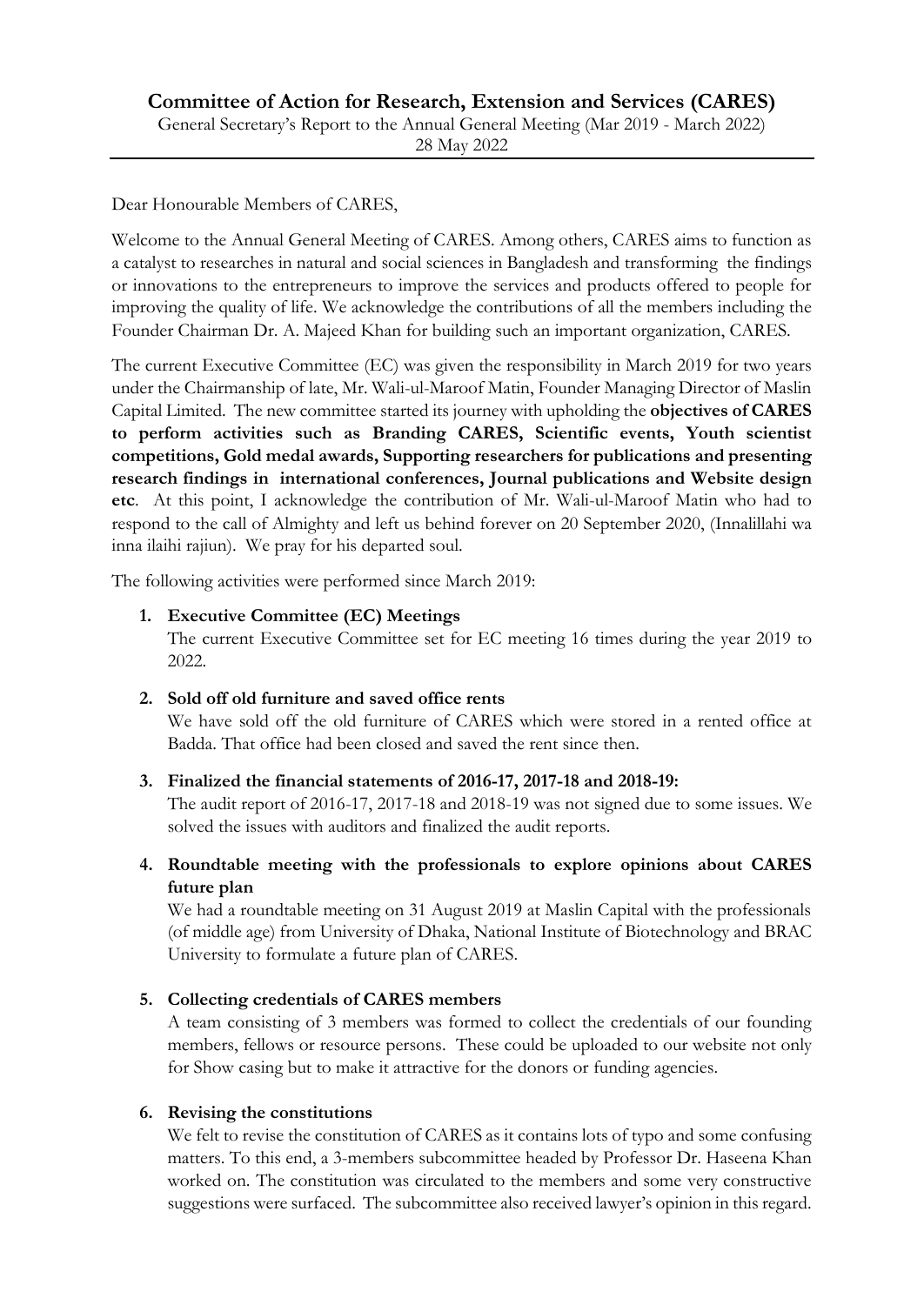An Extra General Meeting was scheduled on 29 June 2019 to approve the amended constitution, but due to shortage of quorum it was postponed. Today, the amended constitution is being placed before you for its approval.

### **7. Updating CARES website**

As there was no website before, we have built a website for CARES which is under continuous development. Among others, we decided to show case our members' credentials, we got some and waiting to have it from the other honourable members.

## 8. **Public lecture series organized**

We have organized "CARES Public Lecture Series – 1" on "Bio-chemistry in Life Science" from 22-25 September 2019 at EMK Center. The scientists (Prof. Dr. Md. Mozammel Hoq, Prof. Mohammed Manjurul Karim, Dr. Mustak Ibne Ayub and Dr. Mahbubur Rahman) of University of Dhaka had given the lectures on current issues for the wellbeing of mass people. The events were recorded and are available in CARES Youtube page "CARES BD". Dr. M A Matin, Joint Secretary, CARES, also presented on his remarkable accomplishment in water management on 26.02.2019 in the EC meeting.

## **9. Organized seminar on robotics**

We organized a seminar on "**Technology Natives versus Technology Immigrants**" on the same day of EGM on 29 June 2019 at EMK Center. Two students, University of Dhaka and University Technology Malaysia pursuing their Bachelors have built a small robot (serve coffee) and presented in the seminar before the founding members of CARES.

#### **10. Seminar organized at Manarat Dhaka International School & College**

A seminar organized by CARES at Manarat Dhaka International School & College on "**How do students experience out of school activity in secondary school?**" on 12 January 2020 by Ms. Merium Bhuiyan, Advisor, Axis Educational Trust from UK. Professor Dr. Md. Mozammel Hoq Chaired the program.

#### 11. **Seminar at Stamford University on** Super Bugs and Antibiotics

A seminar on **"Alarming Increase of and its Possible Remedial Measures in Bangladesh**" was organized jointly by CARES and Stamford University of Bangladesh on 21 January 2020. The keynote speech provided by Maj Gen Prof Dr ASM Matiur Rahman (Retd), Fellow, Bangladesh Academy of Sciences;

#### **12. 'Talk Science Apply Science" video series of renowned scientists**

A series of video program on "**Talk Science Apply Science" have been started by CARES. Till now 4 videos have been made and uploaded in CARES YouTube Channel "CARES BD"**. More scientists will be invited to share their experience in near future. These videos will promote the interviewees as well as the CARES.

# **13. A Seminar jointly organized by AFOB and CARES**

A seminar on "**Promoting Academia-Industry Partnership in the light of Covid-19 crisis: way forward"** was jointly organized by Asian Federation of Biotechnology (AFOB), Bangladesh and CARES on 22 August 2020. Renowned scientists of both the organizations from home and abroad participated in this seminar.